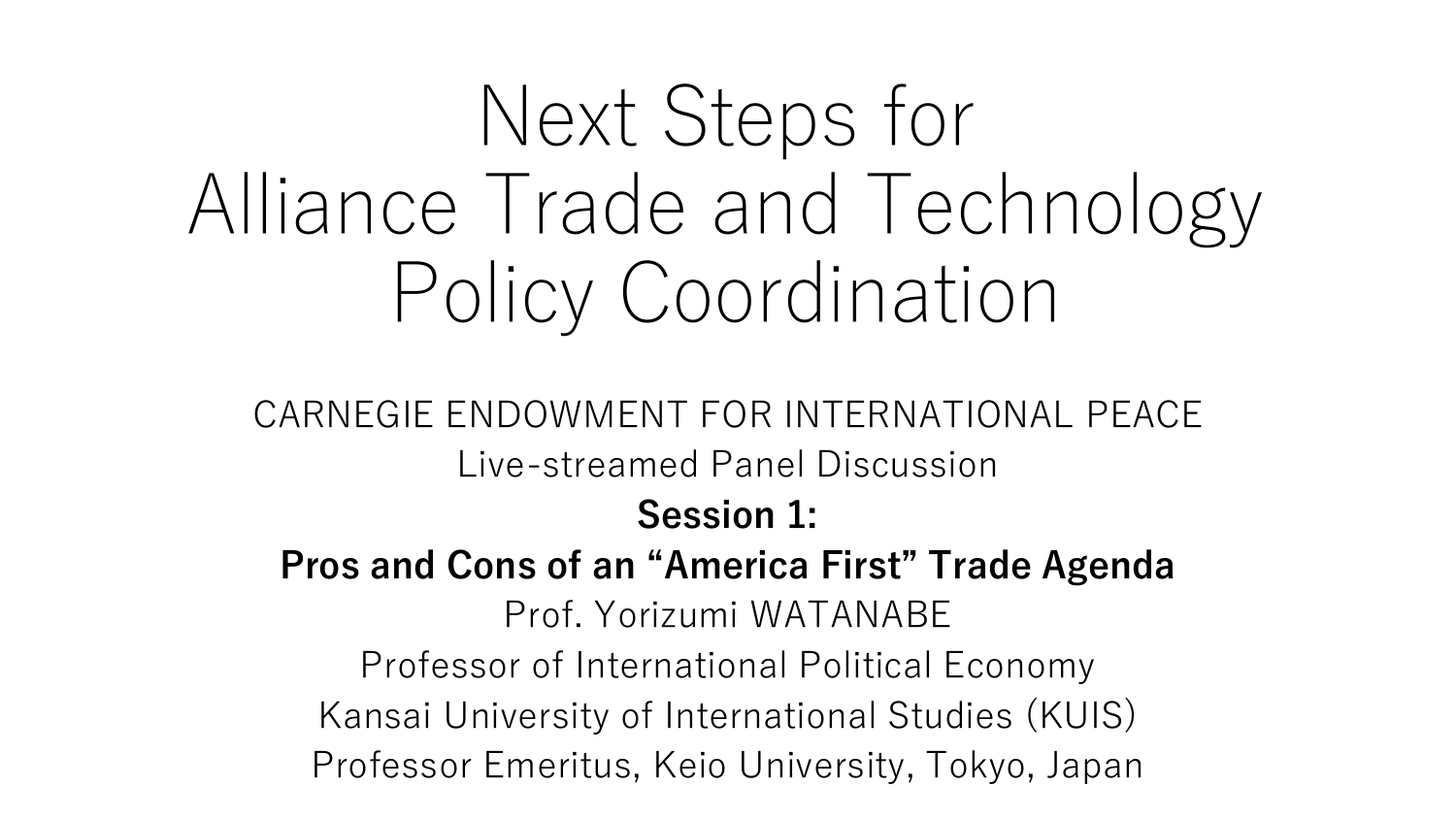#### Two Major Sources of Uncertainty (2016) BREXIT & Trump Shock



#### White House lies endanger global **Security - GIDEON RACHMAN, PAGE 9** at the po Trump puts protectionism at heart of US economic policy

• Order signed to pull out of Pacific trade deal • Executives warned over offshoring jobs



**SHAWN DONNAN AND<br>COURTNEY WEAVER - WASHINGTON** President Donald Trump signalled he would put protectionism at the heart of J&J head Alex economic policy, withdrawing the US from a historic Pacific trade pact and Michael Dell threatening to punish companies for

working day in offic Mr Trump said pulling out of the 12-nation Trans-Pacific Partnership, a signature initiative of predecessor Barack Obama's "pivot" to Asia, was a "great thing for the American worker". His signing of the TPP executive order came shortly after he warned a White House gathering of US business executives that he would place a "very major" border tax on companies that moved production overseas and exported products back into the country. products back into the country.<br>While Mr Trump made clear during<br>the campaign that he would withdraw Room to the campaign that he would withdraw from the TPP, the move was a potent signal that he will use his first days in the

Oval Office to plough ahead with the an opening for China to rewrite the eco-<br>populist, antitrade agenda that cata. nomination the member of the copopulist, antitrade agenda that cata-<br>populist, antitrade agenda that cata-<br>pulted him to the White House meeting since pulted him to the White House. Mr Trump is also expected to for-<br>Mr Trump is also expected to for-<br>mally tell Canada and Mexico that he disenvatorment in the Asia-Pacific marks on notice that he intended to<br>mally tell Canada and Mexico that he disenvato mally tell Canada and Mexico that he<br>mally tell Canada and Mexico that he<br>wants to renegotiate the North Ameri wants to renegotiate the North Ameri-<br>region at a time we can least afford it." can Free Trade Agreement, which was signed by then president Bill ries — which include some of the closest<br>Clinton in 1993.<br>Clinton in 1993. Clinton in 1993.

Republican senator John McCain crit-<br>state of the Pacific Rim — have<br>cised the TPP move as a "serious misicised the TPP move as a "serious mis-Shinzo Abe, Japan's prime minister, take", highlighting how Mr Trump's Shinzo Abe, Japan's prime minister,<br>take", highlighting how Mr Trump's told parliament yesterday that he would<br>agenda is at odds with decades of press the US leader to raion the would<br>Elo suce and a st odd s with decades of press the US leader to rejoin the would<br>Republican trade noiley. "It will create the US leader to rejoin the pact, Republican trade policy. "It will create "President Trump understands the

Barra quits Xiaomi after Deijing life



workers," Mr McCain said. "And it will the inauguration, Mr Trump put commatch his rhetoric with action, telling chief executives that he would look Japan and several other TPP signato-harshly on companies that moved pro-US allies along the Pacific Rim - have that wanted to open US plants would face fewer regulations and lower tax of Lockheed Martin, Mr Trump said he would impose a "substantial border tax" importance of free and fair trade, so 1'd on goods made overseas by US compa-<br>like to pursue his understanding on the like to pursue his understanding on the nies, but would offer "advantages" to strategic and economic importance of these who manufactured domestically,<br>the TPP," Mr Abexaid "A company that wants to fire all of its Steven Ciobo, the Australian trade people in the United States and build minister, said going forward with the some factory someplace else and then thinks that that product is gonna just

Angry I

flow across the border . . . that's not In his inaugural speech on Friday, gonna happen," he said. Mr Trump said the US had "made other Additional reporting by Jamie St countries rich while the wealth, Sydney

strength and confidence of our country Janan Gan

with, from left.

Wendell Weeks,

Corning chief

Gorsky and

improve

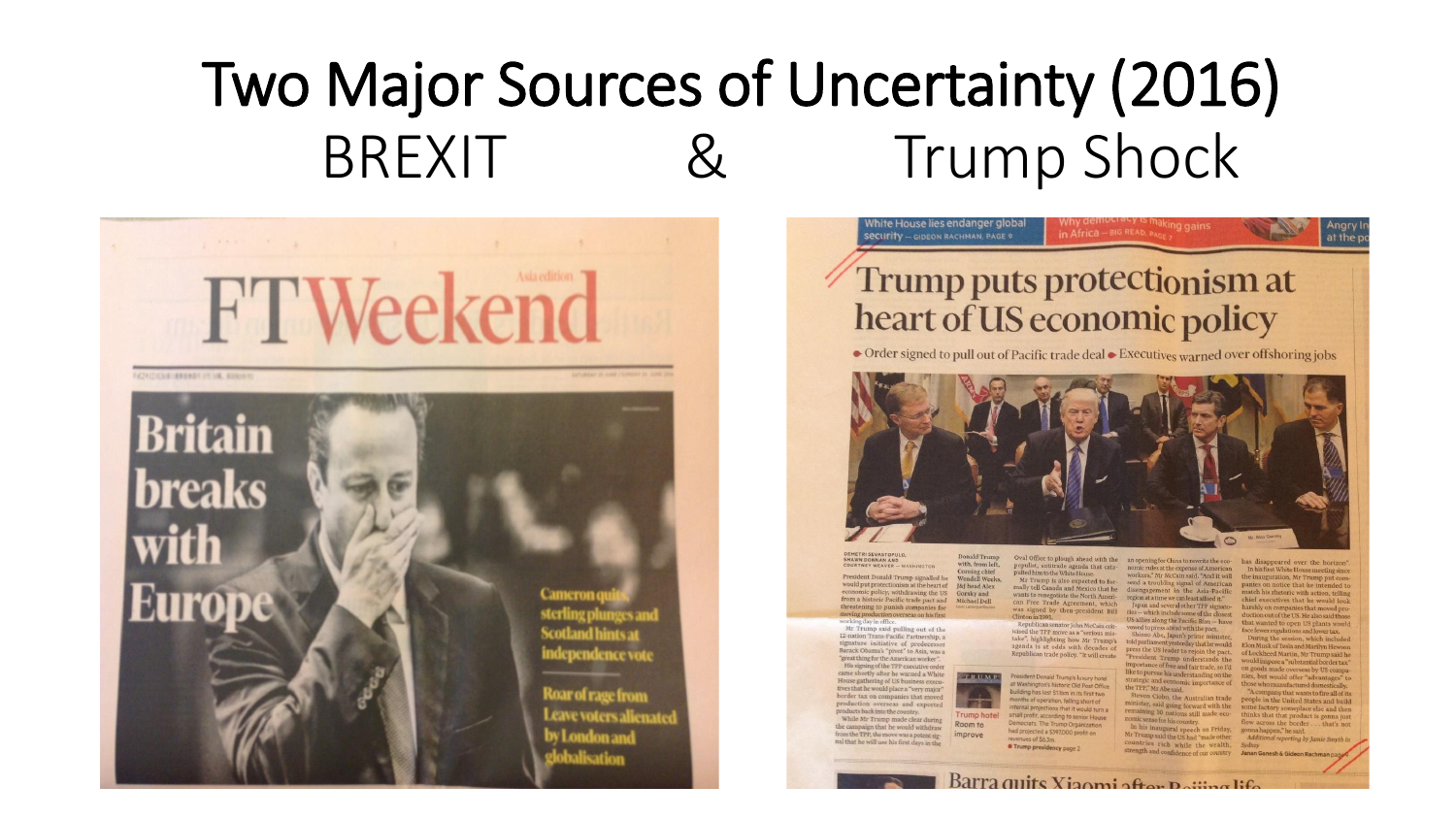#### "Trump puts protectionism at heart of US economic policy" (F.T. Jan. 24)

- Executive order signed to withdraw from the TPP (Jan. 23 2017)
- US Business leaders warned over offshoring jobs: border tax to be imposed
- John McCain: " (the TPP move is) a serious mistake. It will create an opening for China to rewrite the economic rules at the expense of American workers. And it will send a troubling signal of American disengagement in the Asia-Pacific region at a time we least afford it"
- Unwinding the NAFTA would hit Mexico hard, but Japan and the EU would be adversely affected as well
- Germany accused by Peter Navarro of "grossly undervalued" euro to "exploit" the US and its EU partners (Feb. 1)
- Navarro: "Germany was one of the main barriers to a US trade deal with the EU." "the talks with the EU over the TTIP declared dead"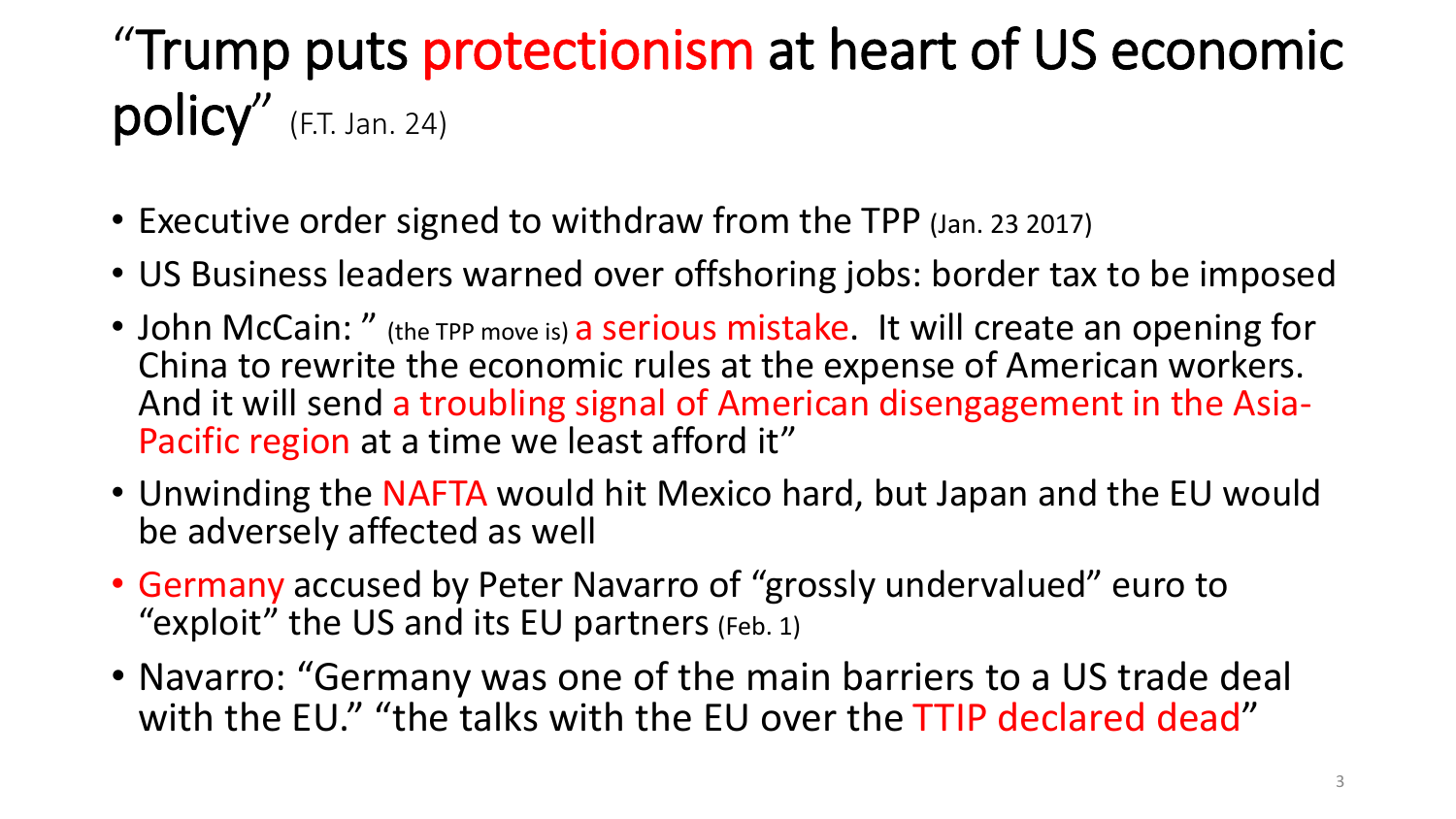## Trump opts for "bilateral trade deals"

- "bilateral deals" does not mean necessarily Free Trade Agreement (FTA): the only FTA Trump mentioned was the one with the UK
- "bilateral deals" with countries which run trade surplus with the US; e.g. Japan(\$68.6 billion), Mexico(\$58.4 billion), China (\$365.7 billion)
- The deals could imply balancing trade account via political interventions by governments: "numerical targets" of auto imports by Japan until "reciprocity" to be achieved
- Revival of "procedural protectionism" of 1980's by way of Section 301 type of "unilateralism" ⇒⇒⇒WTO inconsistent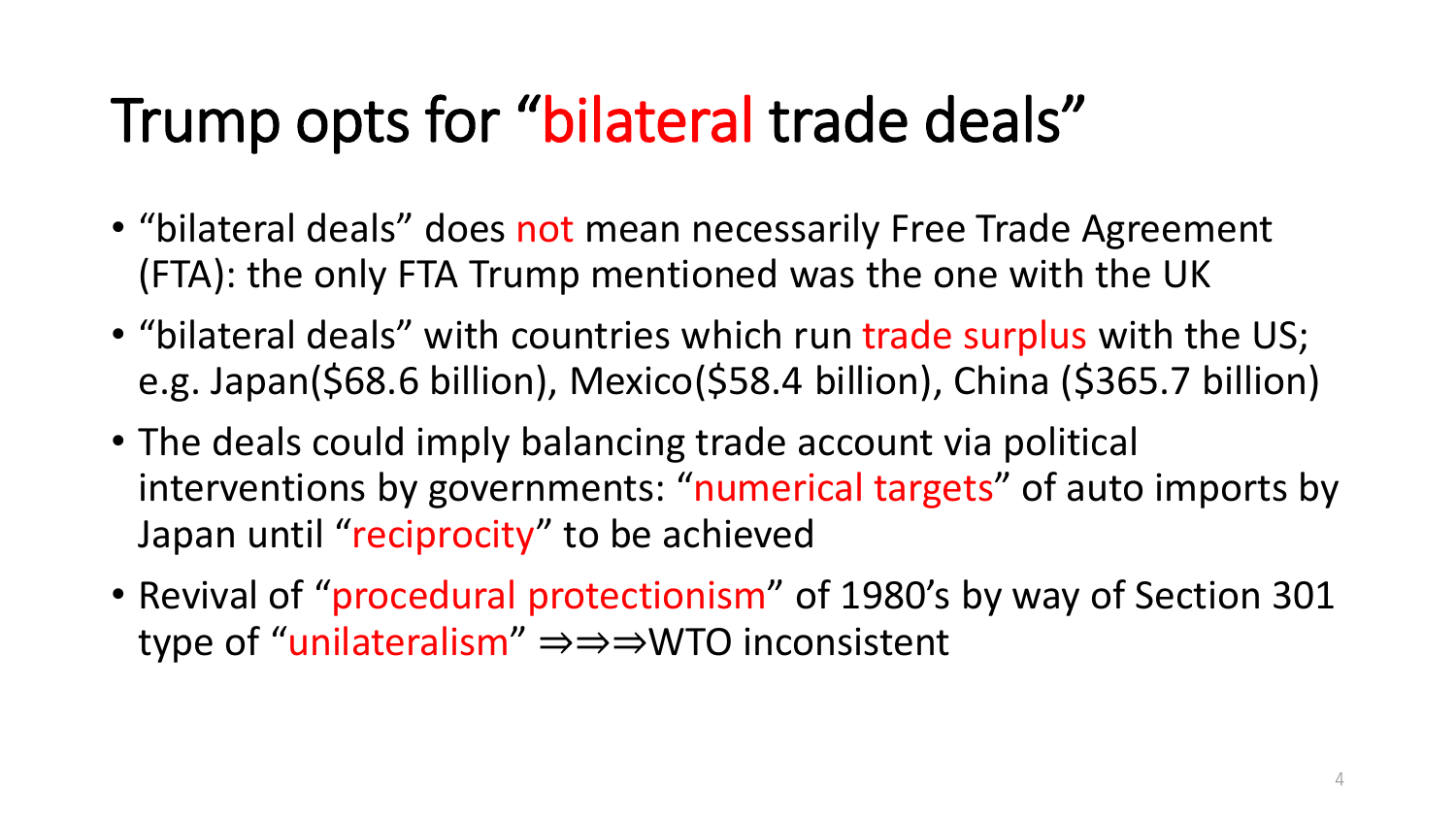## TPP an Agreement on Substance, Atlanta, Oct. 5 2015 ⇒signed in Feb. 2016

- Tariff Elimination: ① 99.9% on Industrial Products, ② 97.1% on Agricultural Products
- New Rules: 1 SOEs (regulations on non-commercial assistance by government), ② Labour and Environment (subject to dispute settlement procedures), 3 Government Procurement (obligations extended to non-WTO/GPA signatories)
- User-friendly Rules: Rules of Origin, Trade Facilitation, SMEs-related provisions, Investment (ISDS)
- Membership requested by: Korea, the Philippines, Thailand, Taiwan, and Indonesia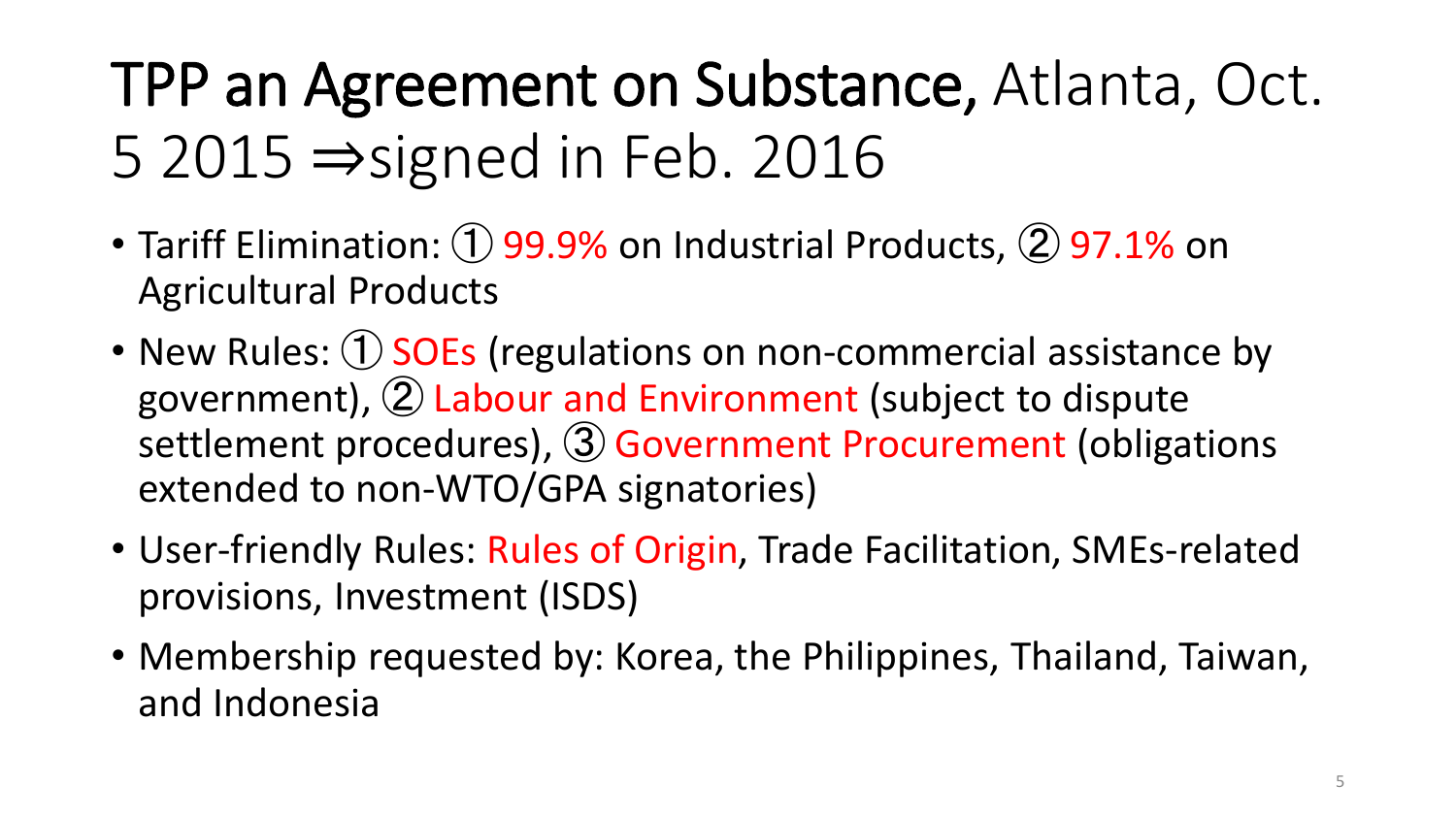#### Following the US withdrawal from the TPP, China was tempted to ・・・

- take advantage of the US withdrawal from rule-making in trade and investment across Asia-Pacific by imposing its own power-oriented trade policies: aggressive use of anti-dumping measures, state subsides on steel
- lose incentives to enhance FTAs (RCEP, JCK) in absence of the TPP jeopardizing further trade liberalization in East Asia: China-Korea FTA(2015)
- instead accelerate the "One Belt, One Road" Initiatives by making full use of the AIIB as well as the BRICS Bank

⇒⇒⇒ Market economy principles are to be irreversibly pushed back and diminished if not completely abandoned

⇒⇒⇒ a major crisis for the free democracy in the region

⇒⇒⇒⇒⇒ "TPP-minus US" (or TPP/11) pursued as the template for the 21<sup>st</sup> century trade rules across Asia-Pacific to keep momentum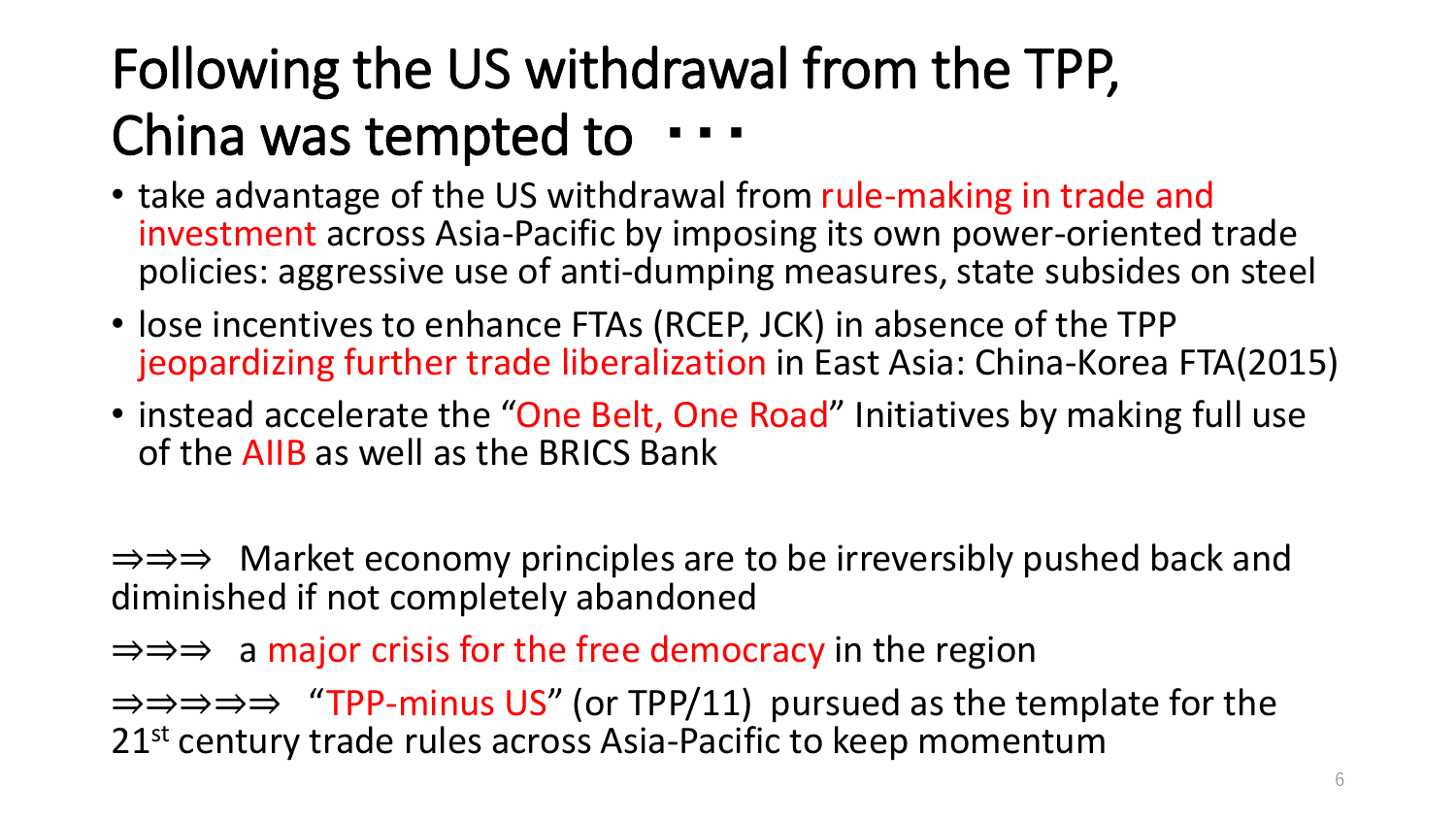## CPTPP: "TPP11" after the US Departure in 2017

- Withdrawal of the US from the TPP on January 23 2017
- TPP11 Ministerial Meeting in Chile in March 2017
- TPP11 Ministerial Meeting in Viet Nam in November 2017
- Senior Officials' Meetings in Hakone, Japan, to accelerate the agreement in substance
- **Twenty Provisions, mainly in the area of IPRs, to be suspended**
- **No Substantial Changes in the Market Access Deals in the original TPP**
- **Agreement in Substance reached in January 2018**, signed in Chile in March 2018, and come-into-force by the end of 2018 (Dec. 2018)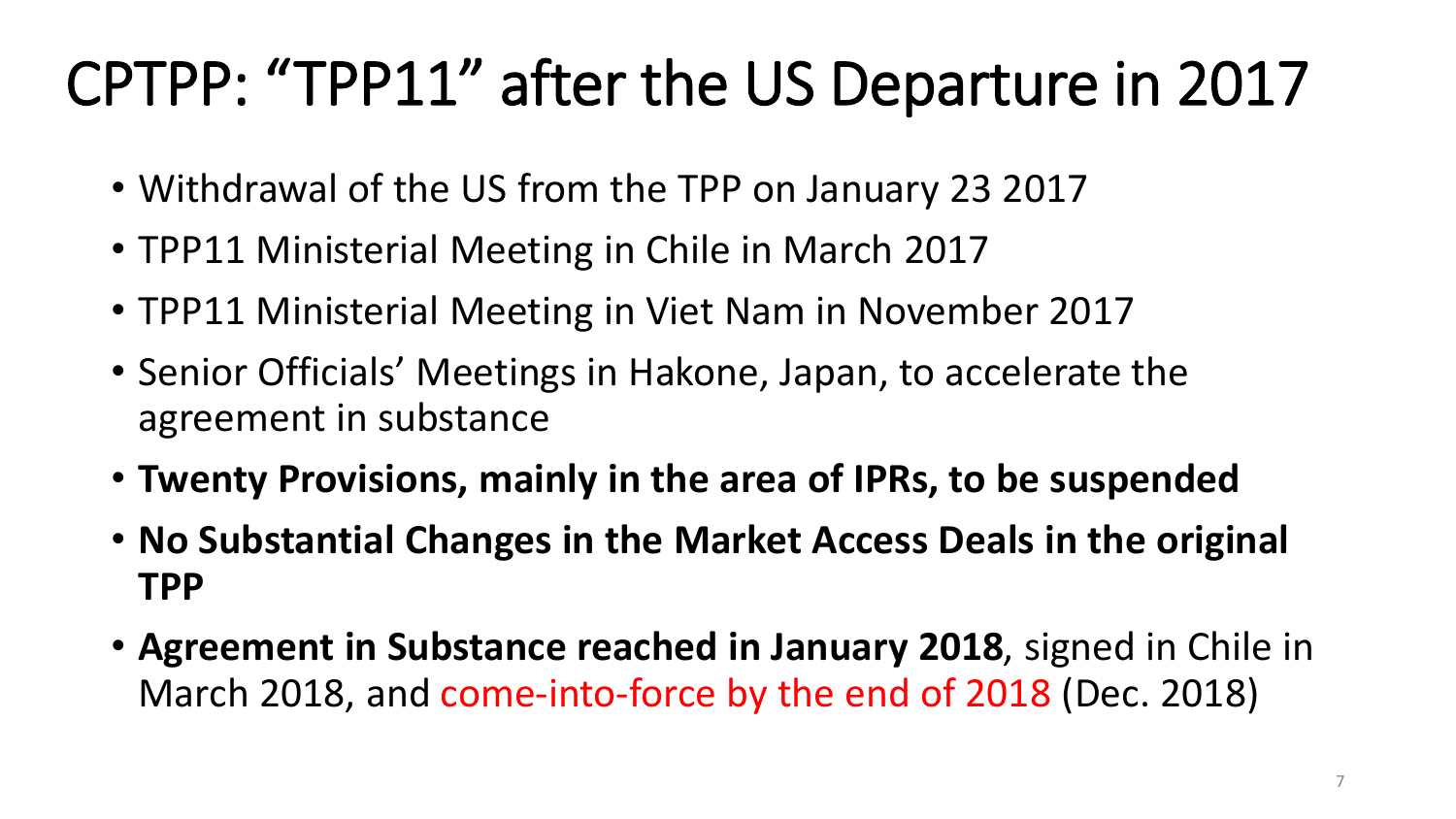#### Japan-US Trade Talks under Trump 2017-2019

- Aso-Pence Economic Dialogue since 2017
- FFR(Free, Fair, and Reciprocal) Trade Talks since April 2018
- Trade Agreement on Goods (TAG) Talks and the conditions agreed on the 26th Sept.2018
- Summit talks frequently held in the first half of 2019 confirming the September 26 Agreement in 2018
- Negotiations initiated in April 2019
- Negotiations concluded in September 2019
- The Agreement came into force in January 1 2020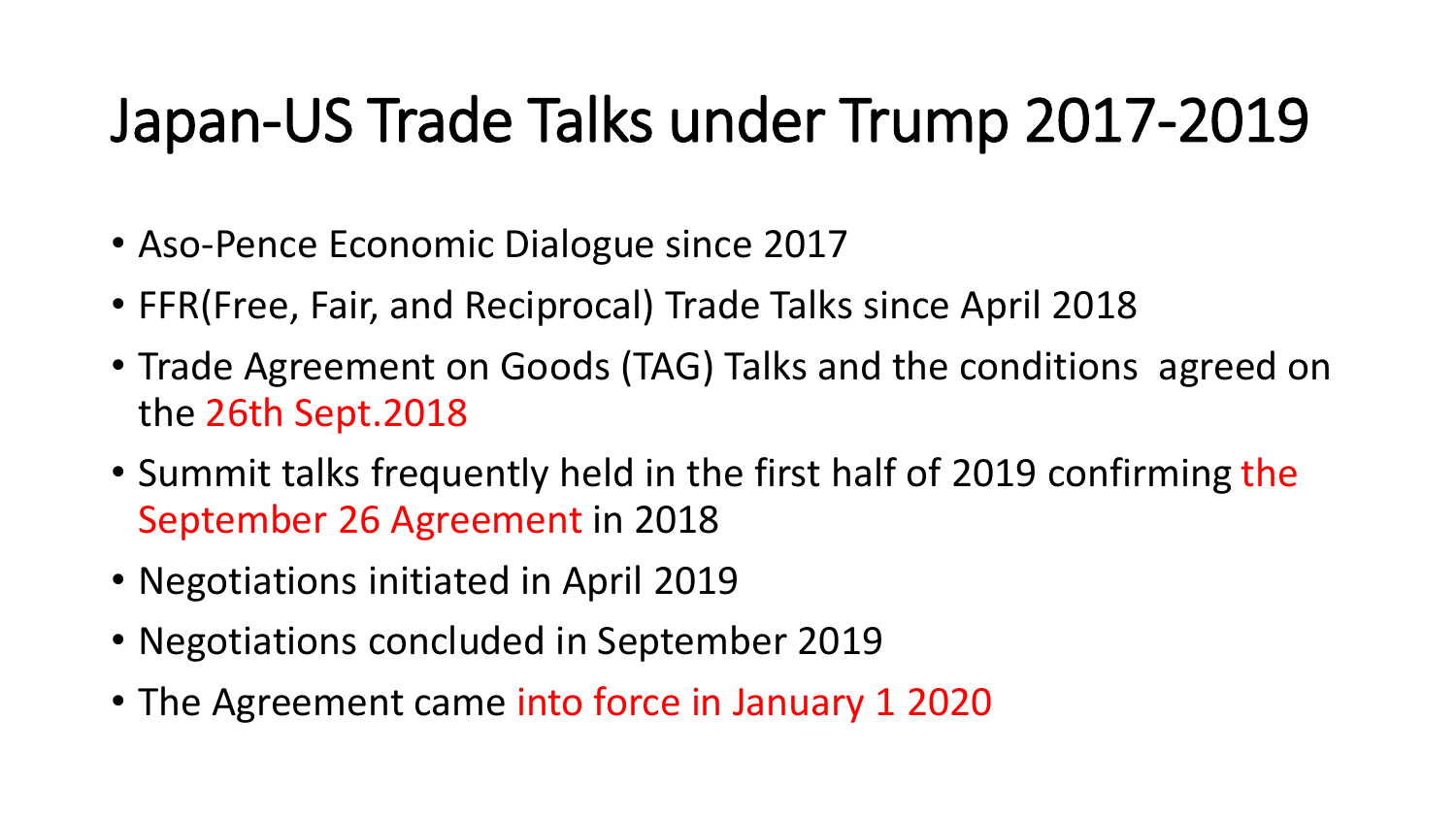#### Japan's EPA Strategy -- Japan as a Pivotal Centre between TPP & RCEP --

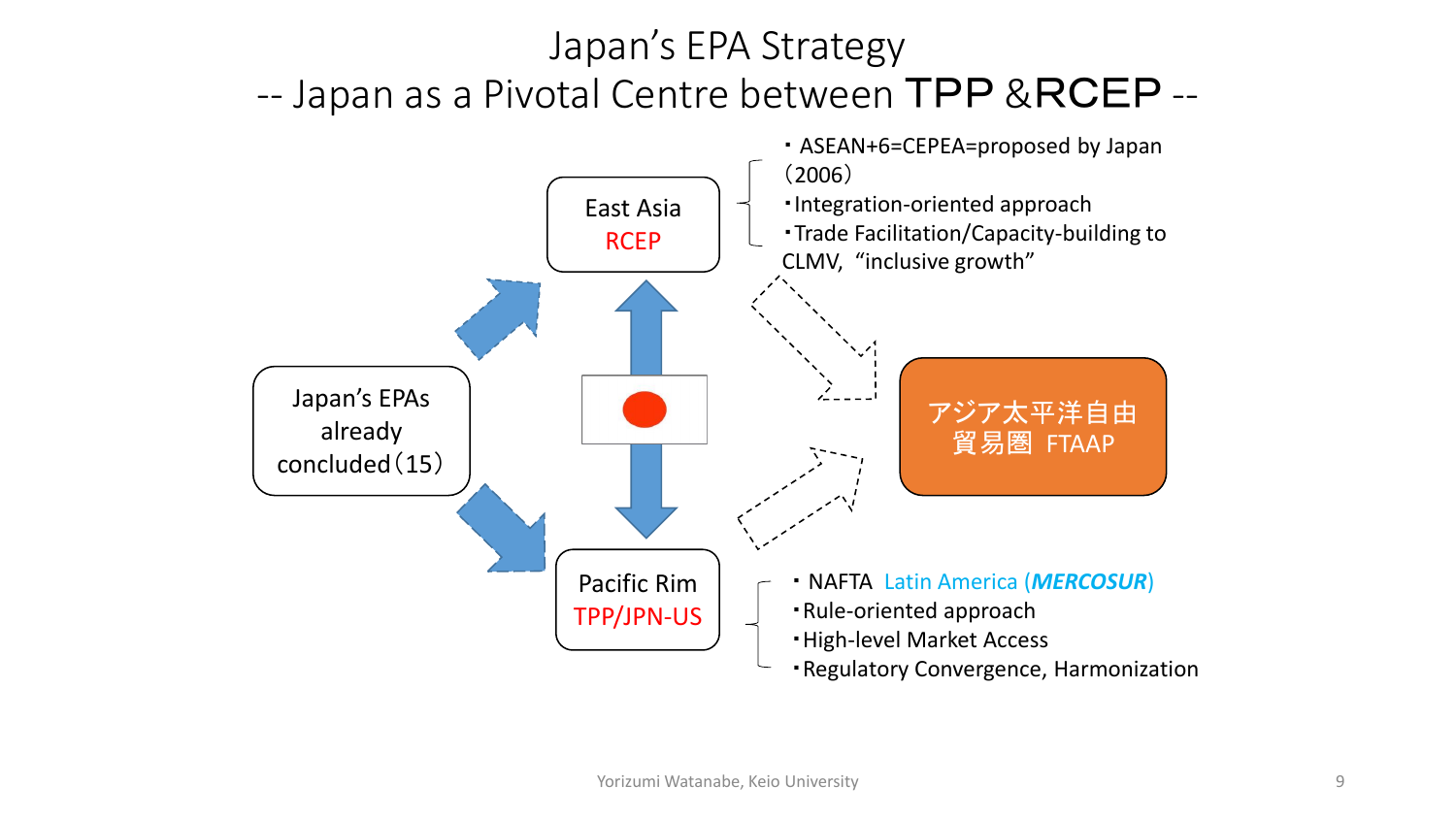#### Japan's EPAs: achievements so far (as of August 2017)

- Japan-Singapore EPA (in force since 2002.11)
- Japan-Mexico EPA (negotiations started in 2002.11, in force since 2005.4)
- Japan-Malaysia EPA (in force since 2006.7)
- Japan-Chile EPA (negotiations started in 2006.2, in force since 2007.9 )
- Japan-Thailand EPA (agreement in substance 2005.9, in force 2007.11)
- Japan-Indonesia EPA (negotiations started in2005.7, in force 2008.7)
- Japan-Brunei EPA (negotiations started in 2006.6, in force 2008.7)
- Japan-ASEAN EPA (negotiations started in 2005.4, in force 2008.12)
- Japan-Philippines EPA (agreement in substance 2004.11, in force 2008.12)
- Japan-Switzerland EPA (negotiations started in 2007.5, in force 2009.2)
- Japan-Vietnam EPA (negotiations started in 2007.1, in force 2009.10)
- Japan-India EPA (negotiations started in 2007.1, in force 2011.8)
- Japan-Peru EPA (negotiations started in 2009.5, in force 2012.3)
- Japan-Australia EPA (negotiations started in 2007.4, agreement in substance in 2014.04, in force 2015.01)
- Japan-Mongolia EPA (negotiation started in 2012.6, signed in 2015.02, in force 2016.06)
- Japan-EU EPA (negotiation started in 2013.03, agreement in principle reached in 2017.07, in force since 2019.02)
- Japan-US Trade Agreement on Goods(negotiation started in 2019.04, agreed in 2019.09, came into force 2020.01.01)
- Japan-UK EPA (negotiation started in 2020.6.9, agreement in substance in 2020.9.11, in force 2021.1.1.)
- Japan-Korea EPA (negotiations started in 2003.12, suspended in 2004.11)
- Japan-GCC EPA (negotiations started in 2006.9)
- Japan-Canada EPA (negotiation started in 2012. 10)
- Japan-Colombia EPA (negotiation started in 2012. 12)
- Japan-Turkey EPA (negotiation started in 2014.12)

Prof. Yorizumi Watanabe, Keio University 10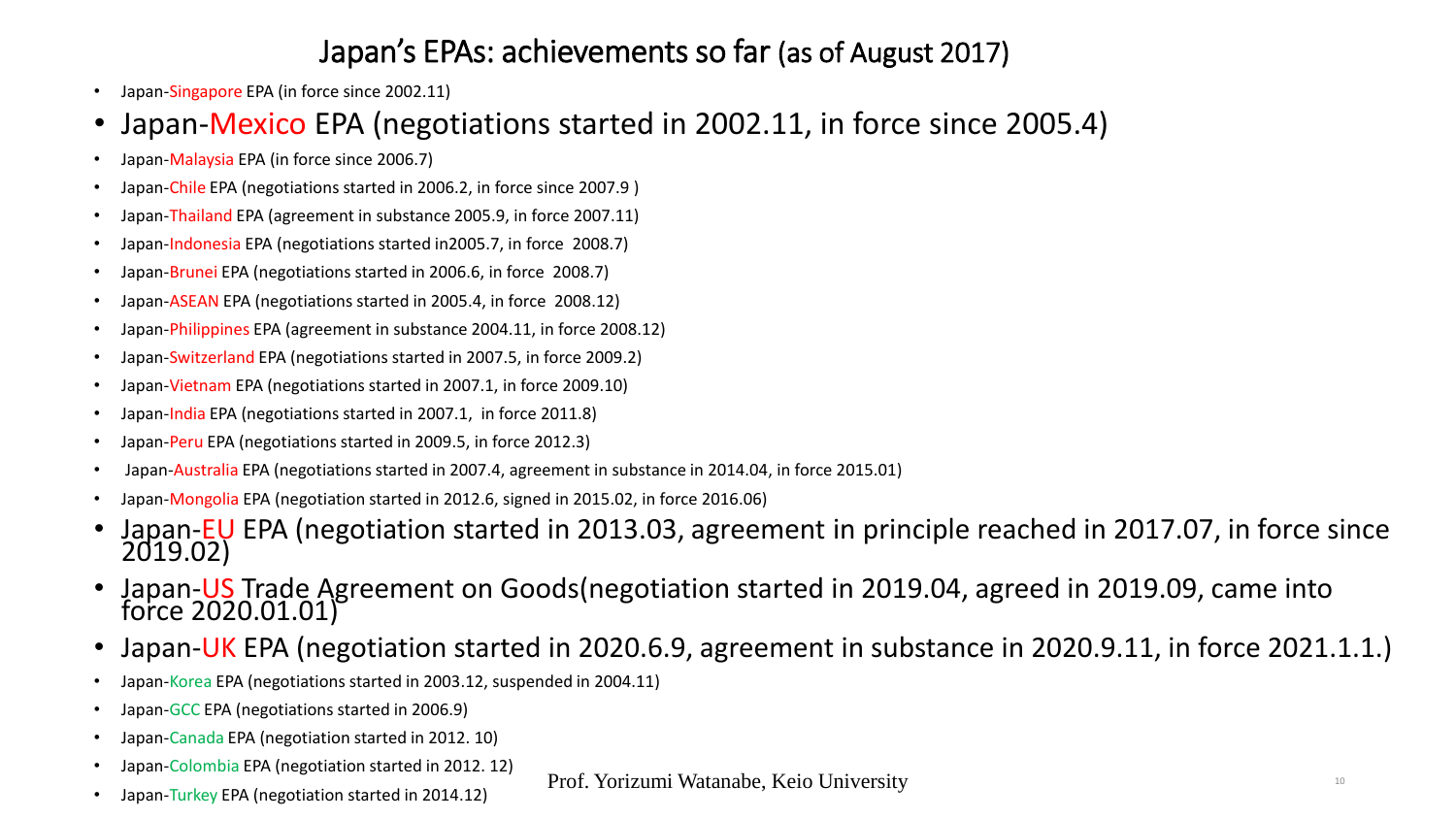#### Multilateralizing Regionalism

- Convergence of Liberalization Efforts in **3 Mega FTAs**, i.e. CPTPP(TPP11), the Japan-EU EPA, and the RCEP(ASEAN+JCK+Australia/New Zealand)
- A New Momentum to reinforce the **Trade Multilateralism** embodied in the WTO: rule-making in the digital trade, cooperation in the WTO Reform discussions
- **Japan and the UK should work together to strengthen the WTO System**
- **Mercosur countries constitute a last remaining piece of jigsaw puzzle for Japan's trade architecture**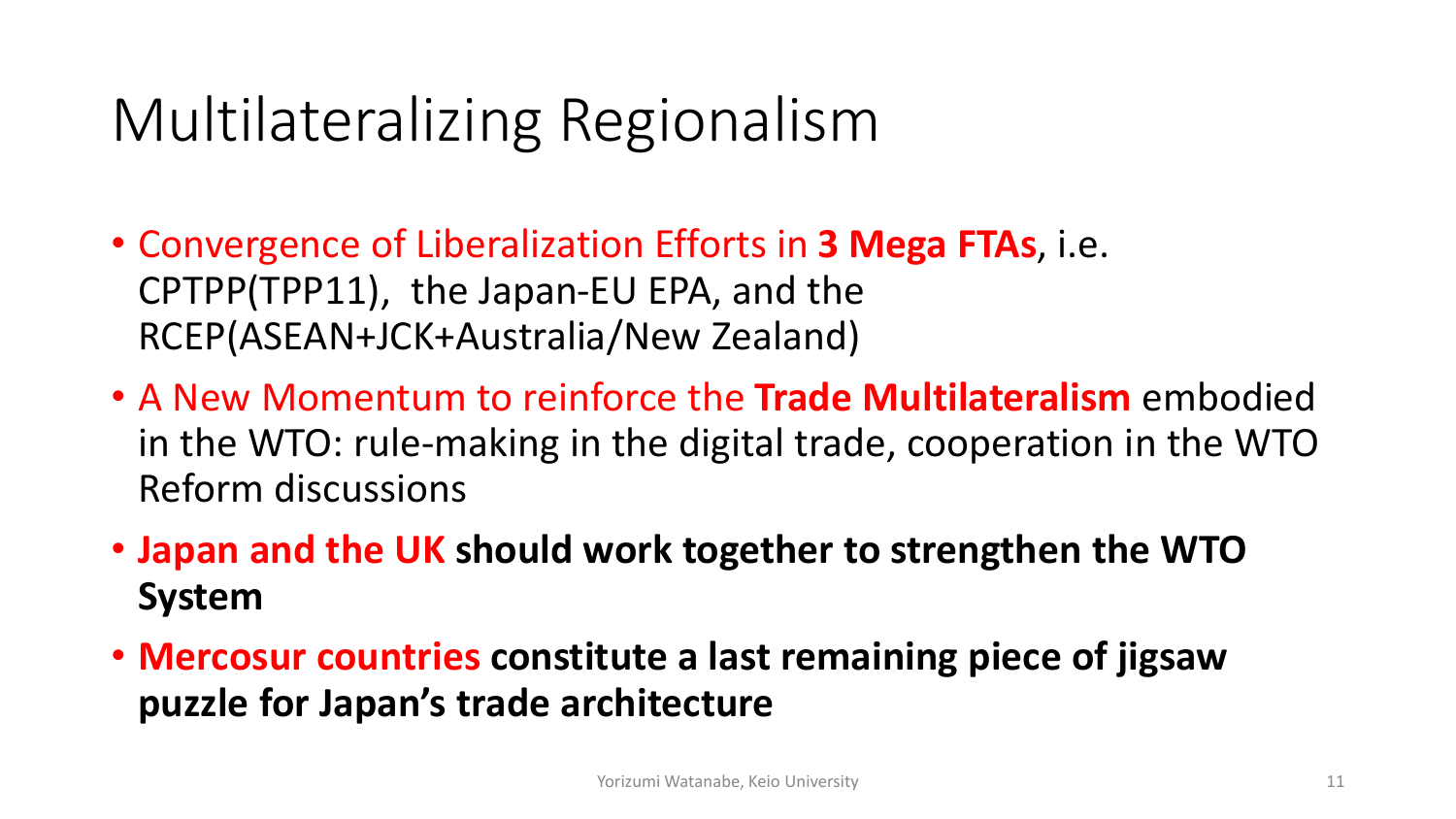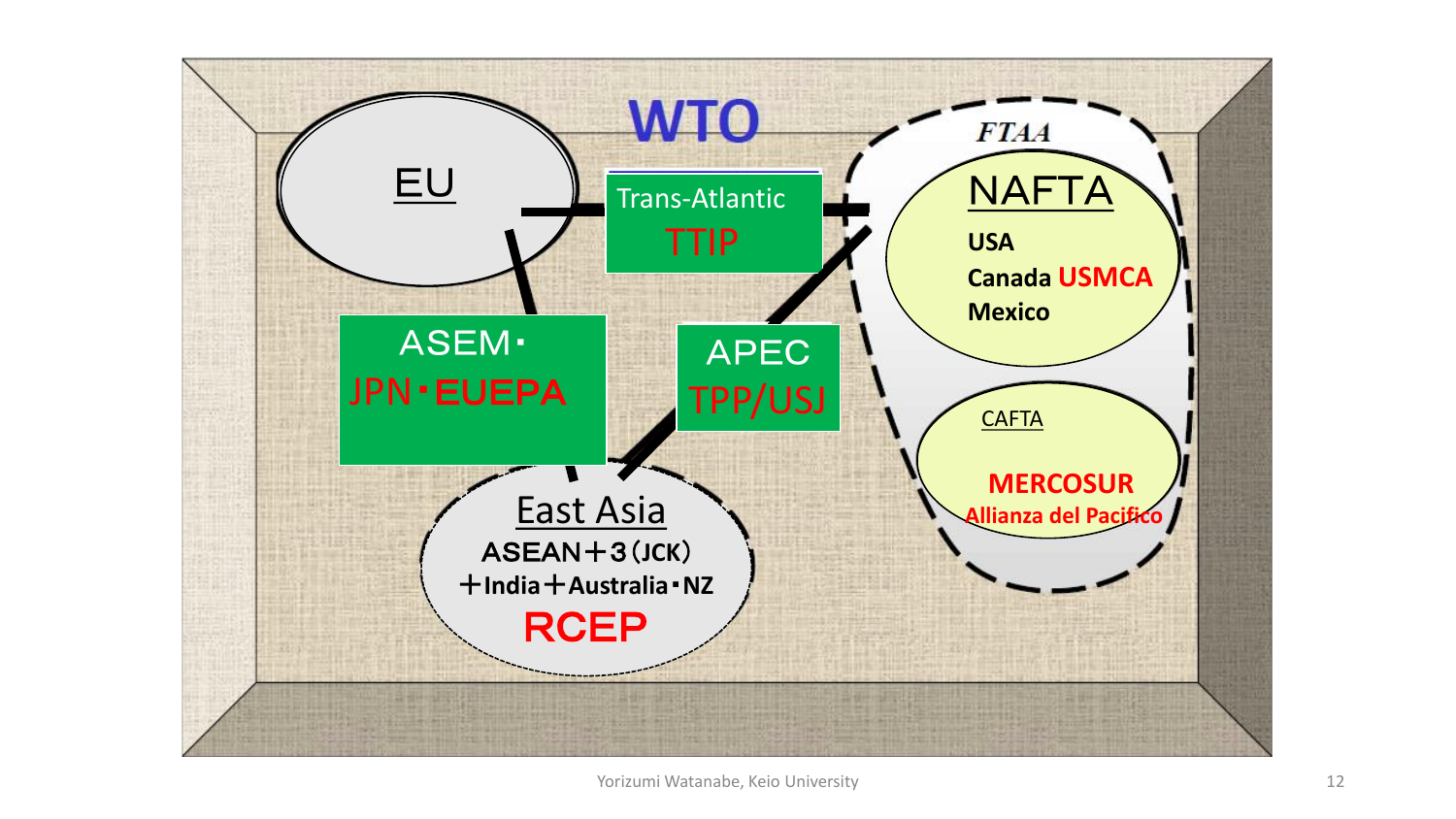## Concluding Remarks: from a Japanese Perspective

- **TPP/12** as a template for 21<sup>st</sup> Century-type trade agreements
- **TPP/11 (CPTPP)** to keep momentum for freer trade in Asia-Pacific
- **RCEP/JCK FTA** for updating the production network in East Asia
- **Japan-EU EPA + Japan-UK EPA**: the major inter-regional Mega-FTA connecting East Asia and the EU/UK via Japan
- **Japan-Mercosur EPA** to be further explored as a subsequent policy agenda, a joint study group comprising three sectors; i.e. private sector, administration, and academia, to be established to scrutinize the merits as well as demerits
- ⇒⇒⇒ to maintain/strengthen trade multilateralism embodied in the **WTO**, and thus to enhance **predictability** in international business